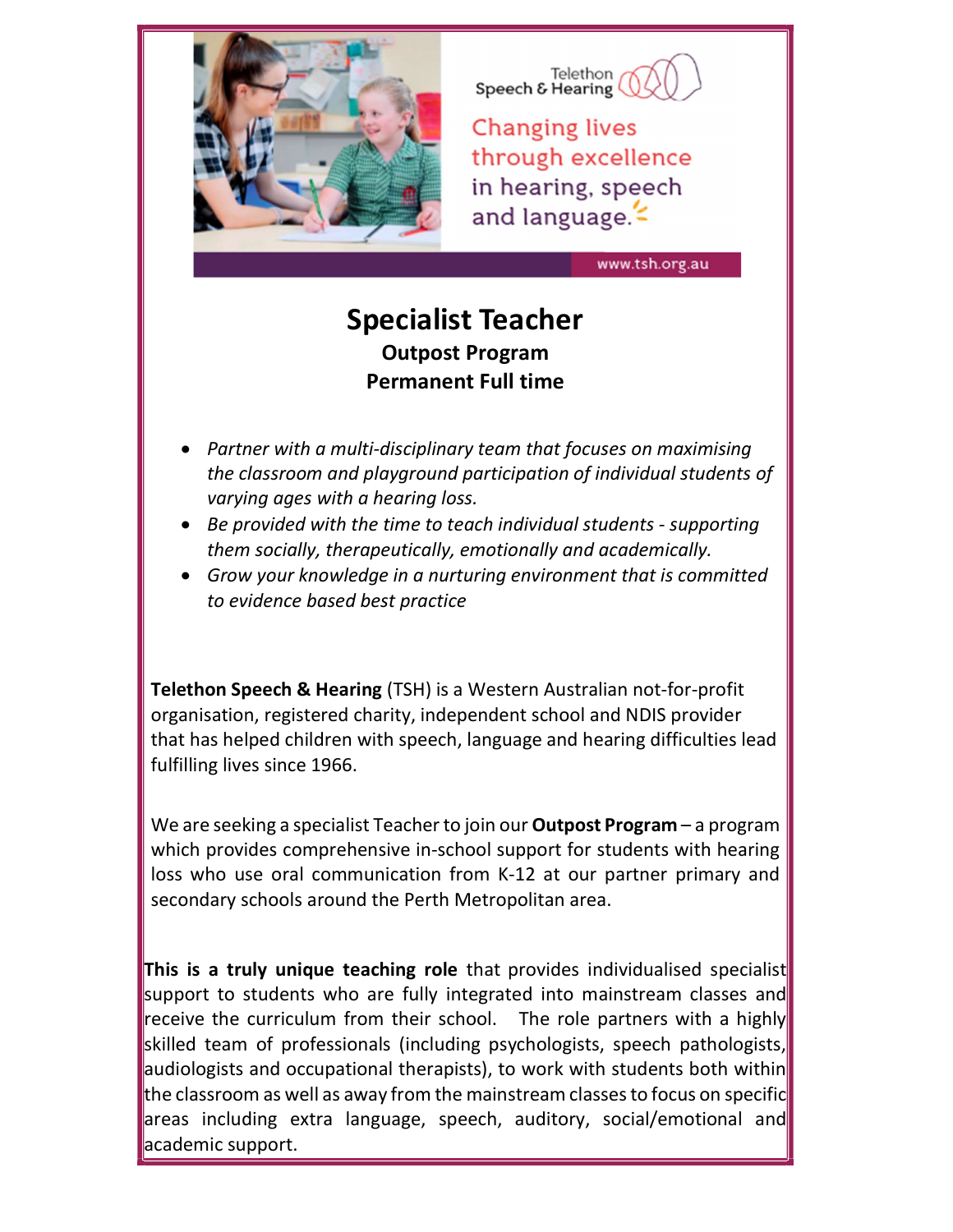The successful candidate will be an experienced and/or qualified Special Needs Teacher with highly developed numeracy, literacy and language skills. Extensive knowledge of childhood social and emotional development is required as well as the ability to create an inclusive and nurturing environment that recognises every person's unique talent and fosters positive outcomes.

The successful candidate will have a history of building strong relationships with external stakeholders and families, be adaptable to different expectations and environments and be able to coordinate and utilise the resources and knowledge around them to provide exceptional support to individual students.

Telethon Speech and Hearing is commitment to excellence therefore we will provide a comprehensive induction program and ongoing professional development to build knowledge of supporting individual students with a hearing loss.

Scholarships for Master's level qualifications are available to Telethon Speech & Hearing employees who have aspirations to build a long-term career supporting children with hearing loss. Scholarships are subject to terms and conditions and based on a formal selection process.

Telethon Speech & Hearing is committed to providing a child safe environment and promoting practices which provide for the safety, wellbeing and welfare of our children, clients and families. Therefore, in addition to the above selection criteria, short listed applicants will also be assessed against their ability to support and maintain a child safe environment.

This is a permanent full time position based in one of partner our Outpost Schools south of the river (Cockburn area).

For a confidential discussion regarding this opportunity please contact Janene Hall, Principal, on 0467 067 505.

To apply, please submit your application via email to hresource@tsh.org.au by 9am Friday, 3rd December 2021.